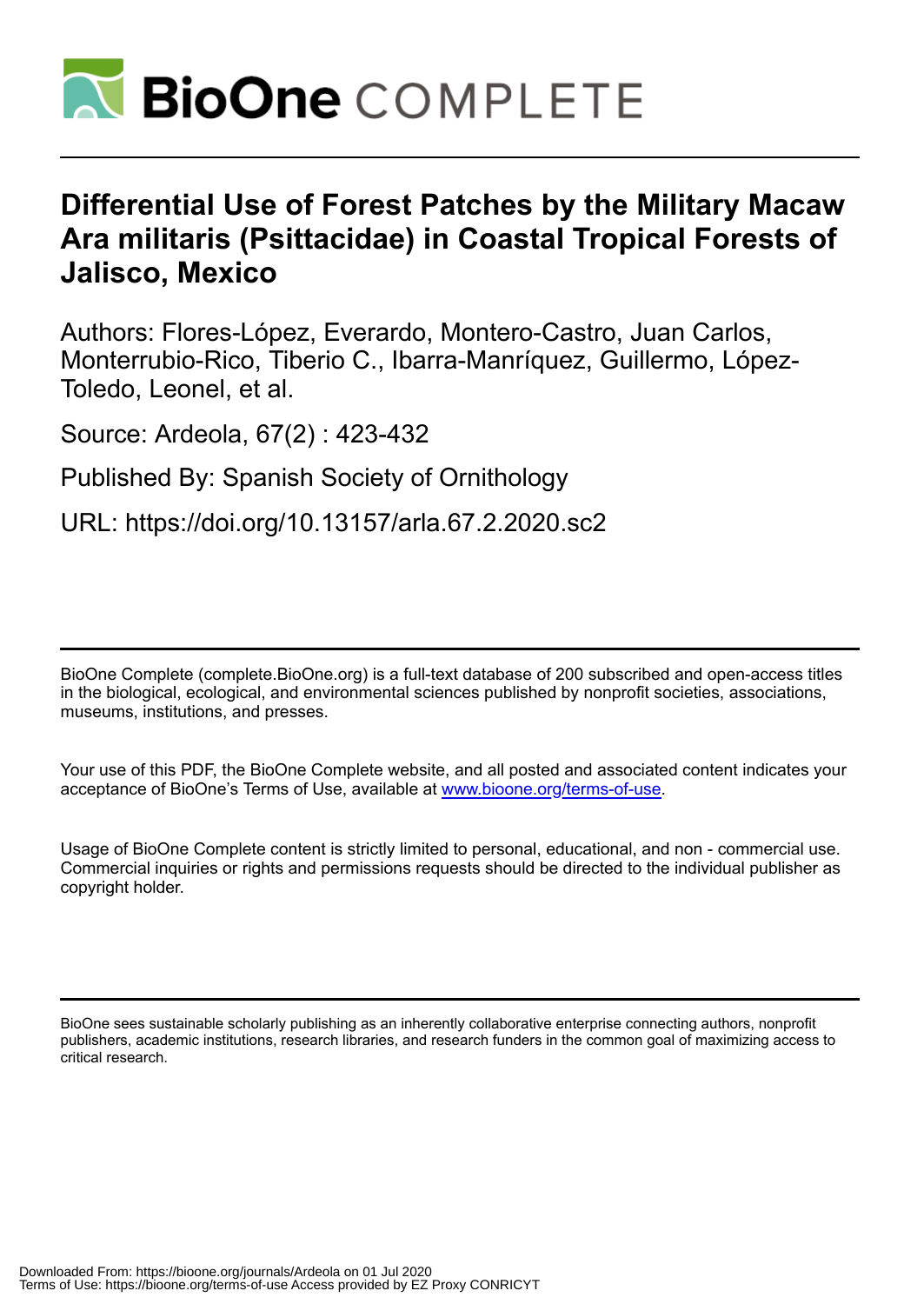# DIFFERENtIAL USE OF FORESt PAtCHES By tHE MILItARy MACAw *ARA MILITARIS* (PSITTACIDAE) IN COASTAL TROPICAL FORESTS OF JALISCO, MExICO

# USO DIFERENCIAL DE PARCHES DE VEGEtACIóN POR EL GUACAMAyO MILItAR *ARA MILITARIS* (PSIttACIDAE) EN LOS BOSqUES tROPICALES COStEROS DE JALISCO, MéxICO

Everardo Flores-López<sup>1</sup>, Juan Carlos Montero-Castro<sup>1</sup> \*, Tiberio C. Monterrubio-Rico<sup>1</sup>, Guillermo Ibarra-Manríquez<sup>2</sup>, Leonel López-TOLEDO<sup>1, 3</sup> and Carlos BONILLA-RUZ<sup>4</sup>

SUMMARy.—Bahía de Banderas in Jalisco, Mexico, contains important vegetation areas for the maintenance and nesting of Military Macaws *Ara militaris*. However, the forests of the region are not used randomly by Military Macaws across the landscape. This study aimed to evaluate differences in floristic composition, diversity and structure among forest patches used by the macaws for nesting/ roosting or for feeding, and at sites from which the macaws are absent. Field sampling was conducted in 16 plots of 1,000m<sup>2</sup> of tropical subdeciduous forest. Statistically significant differences were found in the floristic composition between patches used and avoided by Military Macaws. the used areas were approximately twice as diverse as the avoided areas. the forests at used sites presented a great abundance of species registered as part of their diet, in addition to non-food species such as *Oxandra lanceolata*, a tree that may be an important component of macaw habitat. In contrast, the dominant species in avoided areas are those associated with disturbed areas and do not provide food for Military Macaws. Our results indicate that Military Macaws select forest fragments in response to disturbance, using forest patches that offer suitable opportunities for nesting and feeding.—Flores-López, E., Montero-Castro, J.C., Monterrubio-Rico, T.C., Ibarra-Manríquez, G., López-Toledo, L. & Carlos Bonilla-Ruz, C. (2020).

<sup>1</sup> Facultad de Biología, Universidad Michoacana de San Nicolás de Hidalgo, Avenida Francisco J. Múgica s/n, Ciudad Universitaria, Morelia, Michoacán, CP 58030, México.

<sup>3</sup> Instituto de Investigaciones sobre los Recursos Naturales, Universidad Michoacana de San Nicolás de Hidalgo, Av. San Juanito Itzícuaro s/n, Col. Nueva Esperanza, Morelia, Michoacán, CP 58330, México.

<sup>4</sup> Unidos por las Guacamayas A. C., María Montessori 650, Coto La Joya, Acuamarina 212, Col Aramara, Puerto Vallarta, Jalisco, CP 48314, México.

<sup>2</sup> Instituto de Investigaciones en Ecosistemas y Sustentabilidad, Universidad Nacional Autónoma de México, Antigua carretera a Pátzcuaro no. 8701, Ex-Hacienda de San José de la Huerta, Morelia, Michoacán, CP 59180, México.

<sup>\*</sup> Corresponding author: cestrum2003@yahoo.com.mx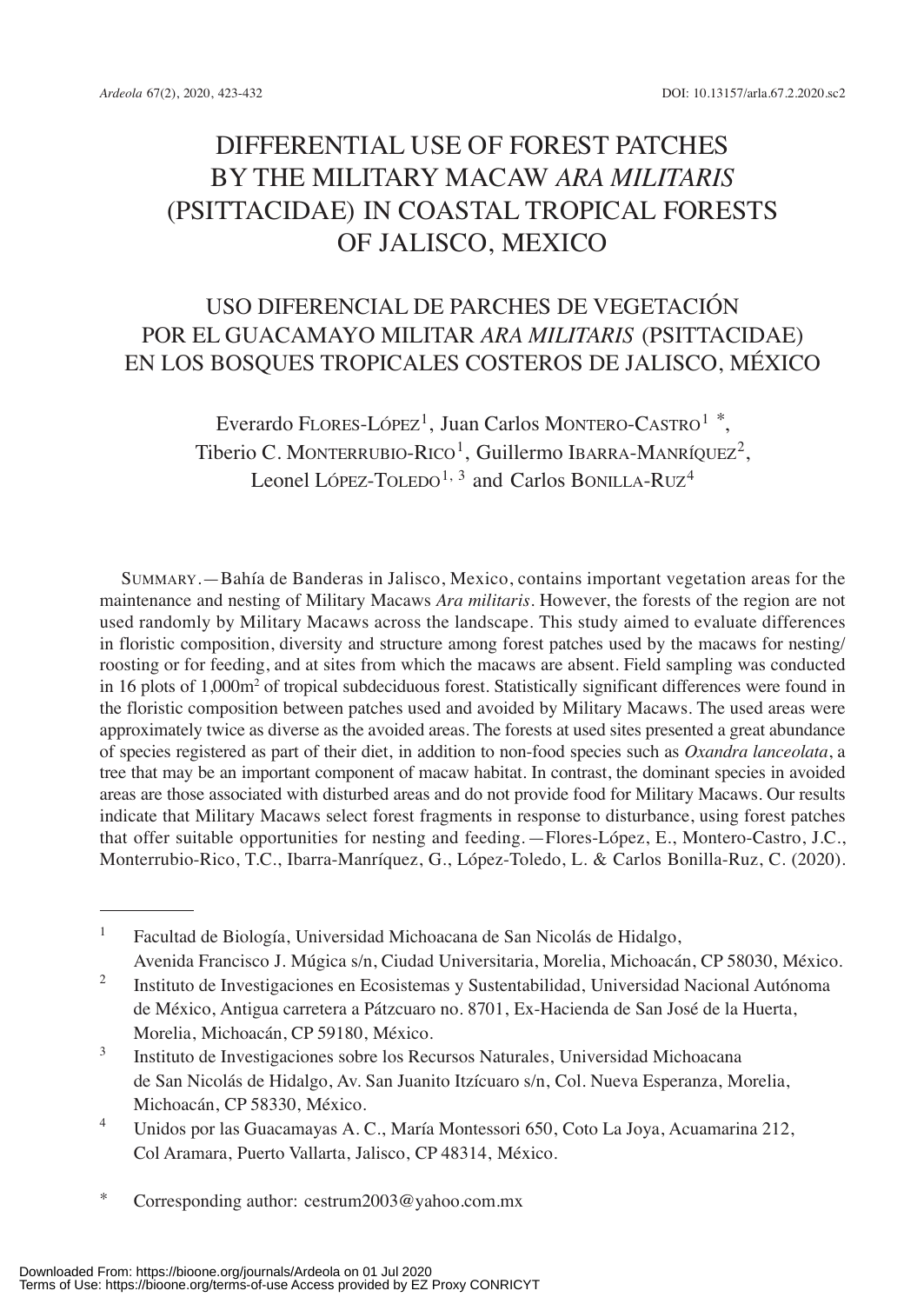Differential use of forest patches by the Military Macaw *Ara militaris* (Psittacidae) in coastal tropical forests of Jalisco, Mexico. *Ardeola*, 67: 423-432.

*Key words*: beta diversity, disturbed forests, floristic composition, forest structure, macaw foraging.

RESUMEN.—Bahía de Banderas en Jalisco, México, contiene importantes áreas de vegetación para el mantenimiento de las actividades reproductivas del guacamayo militar *Ara militaris.* Sin embargo, los bosques de la región no son utilizados al azar a través del paisaje por el guacamayo. El objetivo de este estudio fue evaluar las diferencias en la composición florística, la diversidad y la estructura entre los parches de bosque utilizados para anidar, alimentarse, así como sitios no visitados por el guacamayo. El muestreo de campo se realizó en 16 parcelas de 1.000 m<sup>2</sup> de bosque tropical subcaducifolio. Se encontraron diferencias estadísticamente significativas en la composición florística entre parches utilizados y no utilizados por el guacamayo. Las áreas utilizadas fueron aproximadamente dos veces más diversas que las no utilizadas. Los bosques en los sitios utilizados presentan gran abundancia de especies registradas como parte de su dieta; además de otras especies, como *Oxandra lanceolata*, la cual podría ser un componente importante en el hábitat de los guacamayos. En contraste, las especies dominantes en los parches no utilizados son plantas asociadas a áreas perturbadas y no proporcionan suministro de alimentos para el guacamayo. Nuestros resultados indican que el guacamayo selecciona fragmentos de bosques en respuesta a la perturbación, utilizando los parches de bosque que contienen una estructura adecuada para anidar y alimentarse.—Flores-López, E., Montero-Castro, J.C., Monterrubio-Rico, T.C., Ibarra-Manríquez, G., López-Toledo, L. y Carlos Bonilla-Ruz, C. (2020). Uso diferencial de parches de vegetación por el guacamayo militar *Ara militaris* (Psittacidae) en los bosques tropicales costeros de Jalisco, México. *Ardeola*, 67: 423-432.

*Palabras clave*: alimentación de guacamayos, beta diversidad, bosques perturbados, composición florística, estructura del bosque.

# **INTRODUCTION**

In tropical forests, disturbance and habitat loss affect the viability of an important number of plant species and increase the risk of extinction of mammals and birds (Dirzo & Raven, 2003). In the case of parrots (Psittacidae), some species are able to selectively use the limited resources that disturbed areas provide (Morales-Pérez, 2005; Ríos-Muñoz & Navarro-Sigüenza, 2009). However, large parrot species, such as the Military Macaw *Ara militaris*, are more selective of the habitats they use, particularly those where they nest and feed (Monterrubio-Rico et al., 2005). The Military Macaw has been severely affected by nest poaching and is very sensitive to anthropogenic disturbance, entirely avoiding areas of agriculture and livestock production (Morales-Pérez, 2005; BirdLife International, 2016). In contrast, it has been reported that it nests in conserved sites and those located further than 1,500 m from the nearest human settlement (Bonilla-Ruz *et al.,* 2014). On the Mexican Pacific coast, it is estimated that the Military Macaw's distribution has been reduced by 15.6% due to land use change and illegal capture for trade (Marín-togo *et al.,* 2012).

Most Military Macaws nest on high vertical cliffs (Bonilla-Ruz *et al.*, 2007; Rivera-Ortíz *et al*., 2008; Jiménez-Arcos *et al*., 2012) but nesting also occurs in tree cavities (Bonilla-Ruz *et al.,* 2014; Avilés-Ramos, 2016). the most common nest trees are *Enterolobium cyclocarpum*, *Tabebuia rosea*, *Astronium graveolens*, *Ficus crocata* and *Piranhea mexicana*; in the last of these, several pairs occasionally share the same tree (Bonilla-Ruz *et al.,* 2014).

Among the different vegetation types in which the Military Macaw has been reported, tropical subdeciduous forest appears to be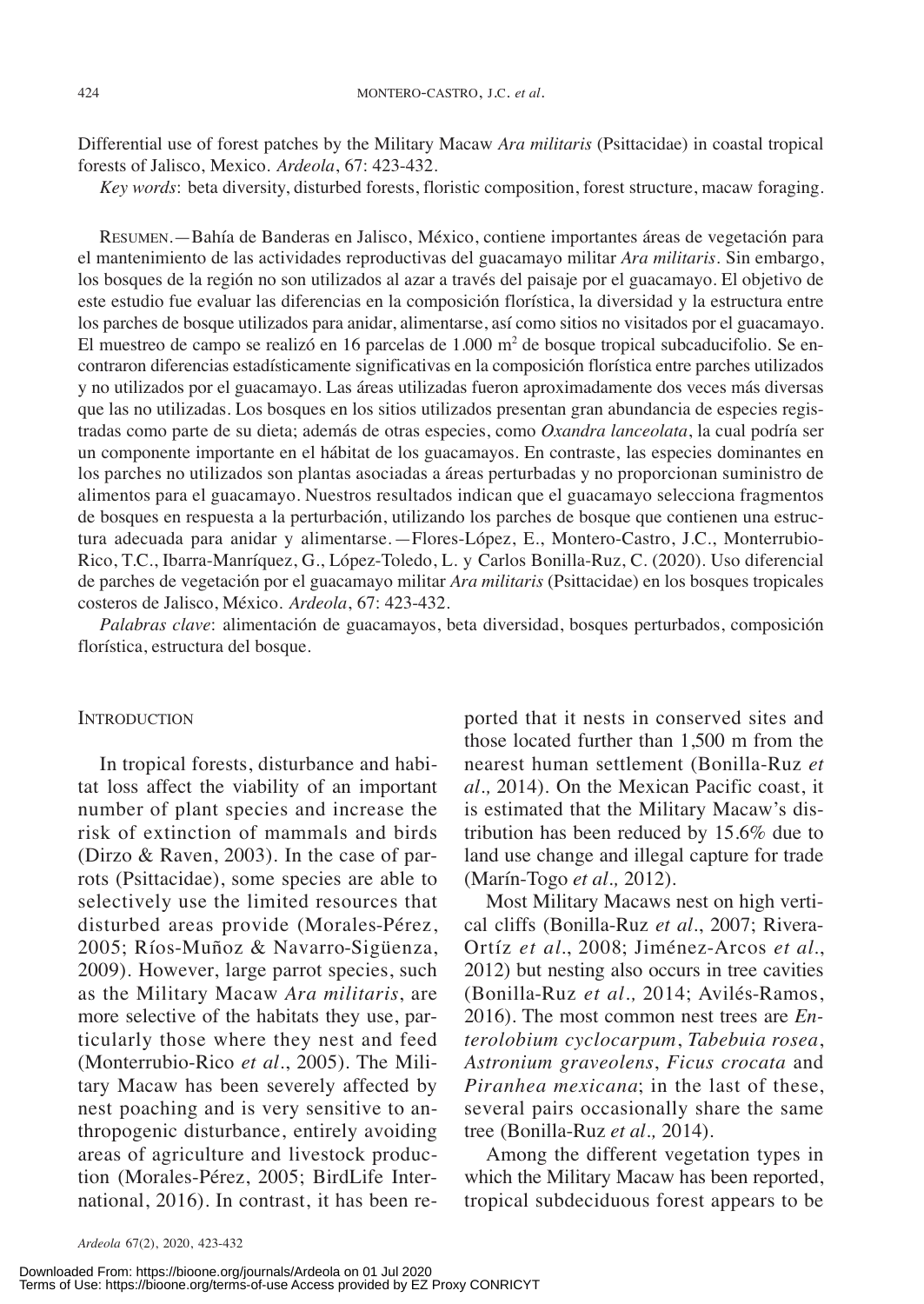a very suitable habitat (Rivera-Ortíz *et al*., 2013; Monterrubio-Rico *et al.,* 2016). However, it has been observed that forest use by macaws is neither random nor uniform. Indeed, it appears that Military Macaws inhabit very specific sites in which to nest, roost and feed (Bonilla-Ruz *et al.,* 2014; Avilés-Ramos, 2016; de la Parra-Martínez, 2016). Although there may be food trees where they nest and roost, macaws fly up to 20km daily in search of better feeding sites (Gaucín, 2000; Bonilla-Ruz *et al*.*,* 2007).

Although the Military Macaw is classified globally as 'Vulnerable' (BirdLife International, 2016) and as 'Endangered' in Mexico (SEMARNAt, 2010), information concerning the characteristics of the forests used by this species remains very limited. It is, therefore, necessary to gather information regarding the landscape composition and structure in order to understand how these community traits influence habitat selection and use (Rivera-Ortíz *et al*., 2013; Bonilla-Ruz *et al*., 2014). Understanding the requirements of Military Macaws in terms of the composition, diversity and structure of the woody flora of the forests where it nests, roosts and feeds will enable the design of specific programmes for their conservation, restoration and long-term management (Amaya-Villarreal *et al.*, 2015). The aims of this study were to document the floristic composition, species diversity and structural characteristics of the woody flora within the nesting/roosting and feeding areas of Military Macaws, including areas from which they are absent, in the region of Bahía de Banderas, Jalisco, Mexico, which could be useful for the management and restoration of its habitats.

# **METHODS**

2009). Eight tropical subdeciduous forest sites were located at altitudes ranging from 20 to 650m a.s.l. (Supplementary Material, Appendix 1, Figure A1)*.* Based on previous studies (Bonilla-Ruz *et al*., 2014; Avilés-Ramos, 2016), the sites were classified according to the activities registered for Military Macaw: nesting/roosting sites: Boca de Tomatlán (nesting) and Yelapa (roosting); feeding sites: Jorullo, Yelapa2, Tecomatas and Bioto; and sites from which the macaw is absent: El Salto and Primavera. Elderly settlers, who live near the last two sites, confirmed the lack of macaw nesting or feeding records there.

At each of the eight sites, two Gentry type transect-sampling plots (Gentry, 1982) were established. Along each transect the diameter and height of all trees and shrubs of diameter at breast height (DBH)  $\geq$  2.5cm were recorded. In the case of lianas, the diameter was recorded at the base of the supporting trunk. Exsicates of species registered in study sites were deposited in the herbarium EBUM (Universidad Michoacana de San Nicolás de Hidalgo Herbarium). The list of vascular plants used by Military Macaws, compiled by Avilés-Ramos (2016), was consulted to compare with food source species recorded at study sites (see Supplementary Material, Appendix 2, Table B1).

In order to investigate differences in floristic composition among the nesting/ roosting, feeding and avoided sites, a permutational multivariate analysis of variance of distance matrices (ADONIS-VEGAN; Anderson, 2001) was conducted, with 999 permutations, using a matrix of Euclidean distances, a procedure recommended in similar studies (Rivera-Ortíz *et al.,* 2013). In order to identify the main species responsible for the floristic dissimilarity, the "similarity percentages" procedure (SIMPER-VEGAN; Clarke, 1993) was used. Furthermore, in order to evaluate the similarities in floristic composition among sites, a cluster analysis was conducted with ward's method, using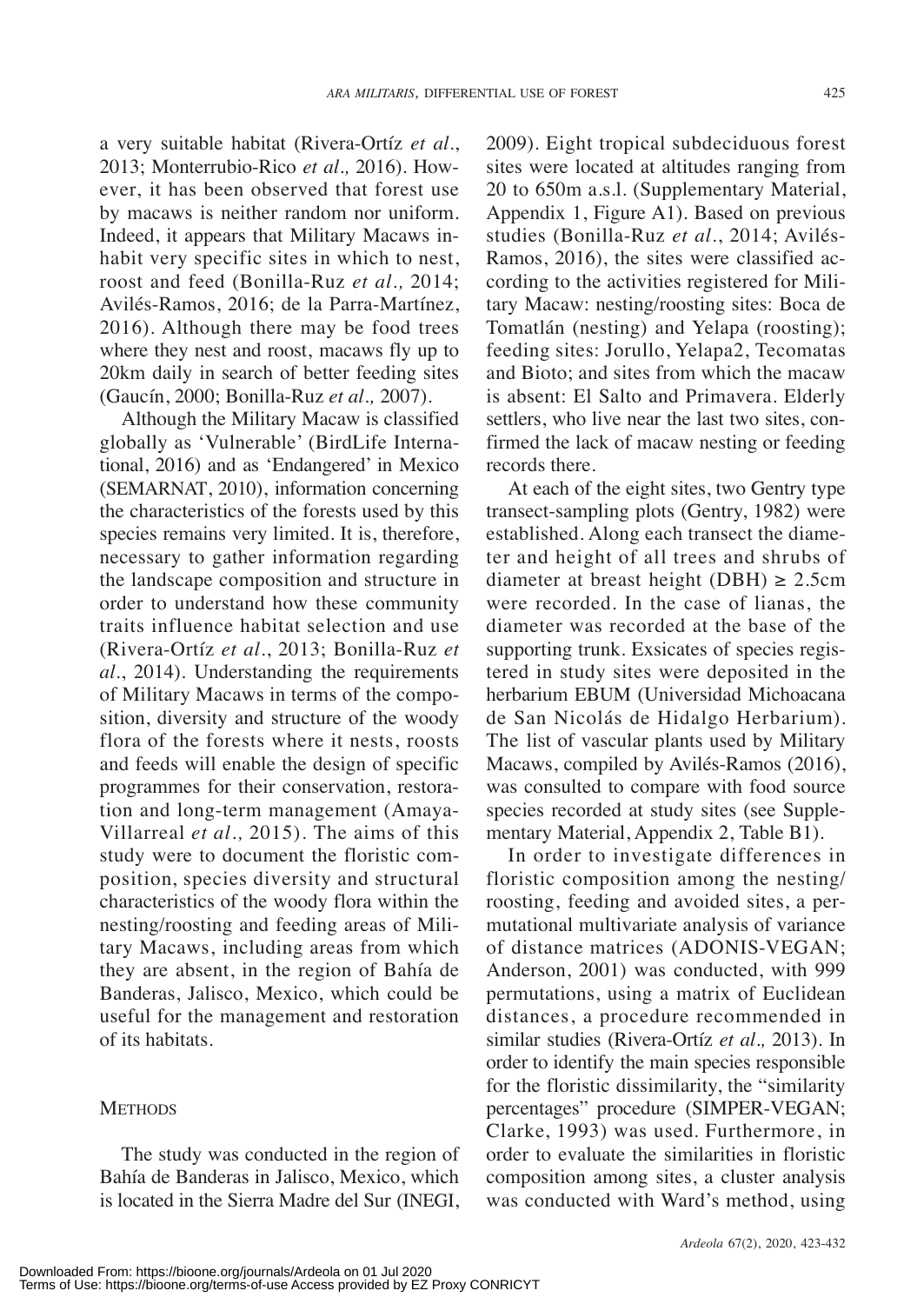the Bray-Curtis Index. In order to account for the influence of geographic distance between sites on floristic similarity, a Mantel test with 999 permutations was conducted, using a matrix of Euclidean distances for the geographic data and a matrix of Bray-Curtis distances.

The effective number of species  $(q = 0,$ and  $q = 1$ ) was estimated (Hill, 1973); in order to compare  $q = 0$  among the different sites, rarefaction curves were used with 84% and 95% confidence intervals (Colwell *et*  $al., 2012$ ). The values of  $q = 1$  were compared, as recommended by Jost (2006). The non-parametric estimator Chao1 was used to generate the expected number of species (Chao, 1984).

The importance value index (IVI) was estimated for each species (Curtis & McIntosh, 1951). Standardised range abundance curves were produced in order to compare the arrangement of the communities among the different sites (McGill *et al.,* 2007). Differences among sites in terms of the density of individuals, trunk diameter and height of the woody flora were evaluated using a Kruskal-wallis non-parametric analysis of variance (Ostertagová *et al.*, 2014). Data normality was previously rejected with a Shapiro-wilk test. Histograms of the diameter and height class of the woody flora present in the different sites were generated. The diameter classes were grouped by 5cm intervals. For height, three categories were used, corresponding to the strata reported in the areas close to the region of study (Bravo-Bolaños *et al*., 2016). All analyses were conducted in R v. 3.5 (R Development Core Team, 2018).

### **RESULTS**

A total of 2,922 individual trees were surveyed, these belonging to 50 families, 123 genera and 163 species. Some of these species have restricted distributions or are cata-

logued under risk categories, according to the IUCN and the NOM-059-SEMARNAt-2010 (Supplementary Material, Appendix 3, Table C1). The ADONIS test indicated the existence of significant differences in species composition among the sites used by Military Macaws ( $r = 0.48576$ ,  $p < 0.05$ ). The SIMPER analysis showed that the species that contributed considerably to the differentiation of the groups were *Ateleia standleyana* (ratio = 3.0234, p < 0.05) and *Croton draco*  $(ratio = 6.5323, p < 0.05)$ , which were present only in the avoided sites, while *Brosimum alicastrum* (ratio =  $1.7664$ ,  $p < 0.05$ ) and *Oxandra lanceolata* (ratio = 1.6990, p < 0.05) stand out in the nesting/roosting and feeding sites. The cluster analysis (Supplementary Material, Appendix 1, Figure A2) grouped the avoided sites group with three feeding sites, and another grouping included one feeding site together with the nesting/ roosting sites  $(r = 0.82)$ . The floristic similarity was unrelated to geographical distances (Mantel Test:  $r = 0.1731$ ,  $p = 0.193$ ).

The rarefaction curves indicate that, from a sampling effort of 13 transects, a statistically significant difference is present in species richness among sites, with the highest values recorded in nesting/roosting and feeding sites (Supplementary Material, Appendix 1, Figure  $A3$ ). The nesting/roosting and feeding sites are 2.2 and 2 times more diverse, respectively, than the avoided sites  $(Table 1)$ .

Comparing the Chao1 index, completeness of sampling was better in nesting/roosting sites and lower in feeding sites (Table 1). The species with the highest IVI in the nesting/ roosting and feeding sites included *B. alicastrum*, *O. lanceolata, H. polyandra* and *A. guacuyule,* which (apart from *O. lanceolata*) are consumed by Military Macaws, while at least for the ten species highlighted in this regard in avoided sites, there is no evidence that they are used by the macaws for feeding or nesting (Supplementary Material, Appendix 3, Table C1). Of the 23 species

Downloaded From: https://bioone.org/journals/Ardeola on 01 Jul 2020 Terms of Use: https://bioone.org/terms-of-use Access provided by EZ Proxy CONRICYT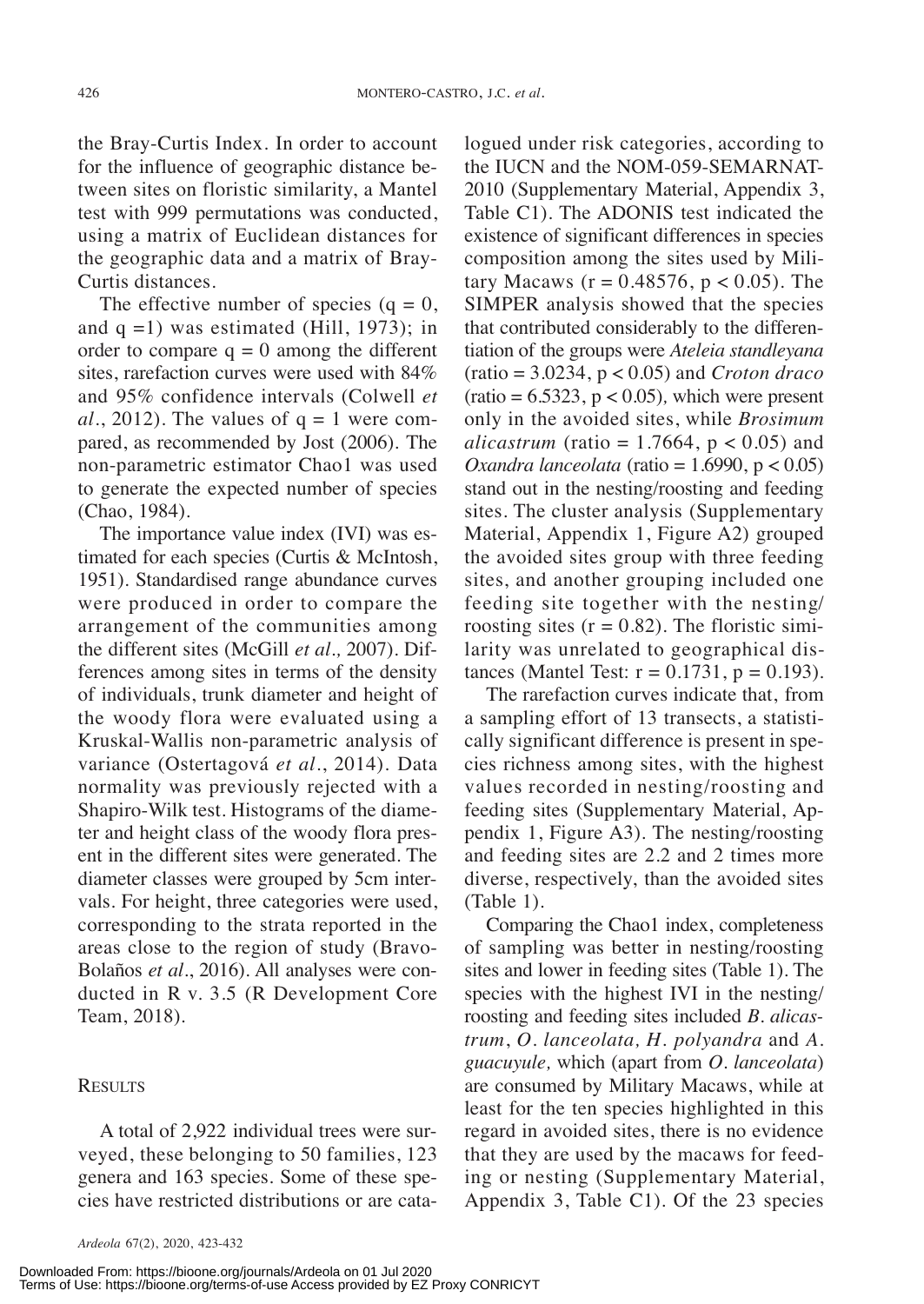## TABLE 1

True diversity and sampling completeness of the different sites. The first value ( $q = 0$ ) is equivalent to the species richness, while the second value  $(q = 1)$  indicates the number of species that present the same abundance in the community.

*[Diversidad verdadera y completitud del muestreo de los diferentes sitios. El primer valor (q = 0) es* equivalente a la riqueza de especies, mientras el segundo  $(q = 1)$  indica el número de especies que pre*sentan la misma abundancia en la comunidad.]*

| <b>Sites</b>     | $q=0$ | $q = 1$ | Chao1 | Completeness $(\% )$ |
|------------------|-------|---------|-------|----------------------|
| Nesting/roosting | 83    | 43.9    | 94.3  | 88.01                |
| Feeding          | 118   | 39.9    | 158.1 | 74.6                 |
| Avoided          | 58    | 20.3    | 73.1  | 79.3                 |

recorded in the study region to supply part of the macaw diet (Supplementary Material, Appendices 2 & 3, Tables B1 & C1), 13 species were collected in the nesting/roosting sites, the most abundant being *B. alicastrum, O. lanceolata,* and *H. polyandra* (Figure 1). In the feeding sites, 19 food source species were collected, of which the highest number of individuals were found for *Casearia corymbosa*, *H. polyandra*, and *A. guacuyule* (Figure 1). In the avoided sites, there were seven food source species but they were not among the most abundant present (Supplementary Material, Appendix 3, Table C1).

Density of individuals, trunk diameter and height of the woody flora differ significantly from a normal distribution (respectively:  $W_{16} = 0.87565$ , p-value = 0.03322;  $W_{2922} = 0.68278$ , p < 0.0001;  $W_{2922} = 0.83361$ ,  $p < 0.0001$ ). The nesting/roosting sites presented woody flora of statistically greater height (h<sub>2</sub> = 103.43, p < 0.0001) and diameter

# TABLE 2

Comparison of structural variables of diameter at breast height (DBH), height and density of the woody flora in the nesting/roosting, feeding and avoided sites.

*[Comparación de las medias de las variables estructurales: densidad, altura y diámetro a la altura del pecho (DHB) de la flora leñosa de los sitios de anidación/dormidero, alimentación y evitados.]*

| <b>Sites</b>     | $DBH$ (cm)                  | Height(m)                    | Individuals/ha              |
|------------------|-----------------------------|------------------------------|-----------------------------|
| Nesting/roosting | $23.70 \pm 1.0^{\circ}$     | $11.70 \pm .31^{\circ}$      | $385 \pm 71.66^{\text{ab}}$ |
| Feeding          | $18.31 \pm .48^{\rm b}$     | $8.47 \pm .15^{b}$           | $231.71 \pm 15.59^{\circ}$  |
| Avoided          | $14.26 \pm .64^{\circ}$     | $8.17 \pm .17^{\rm b}$       | $514.37 \pm 51.30^b$        |
| Kruskal-Wallis   | $h_2 = 87.43$<br>p < 0.0001 | $h_2 = 103.43$<br>p < 0.0001 | $h_2 = 10.01$<br>p < 0.01   |

Different letters denote significant differences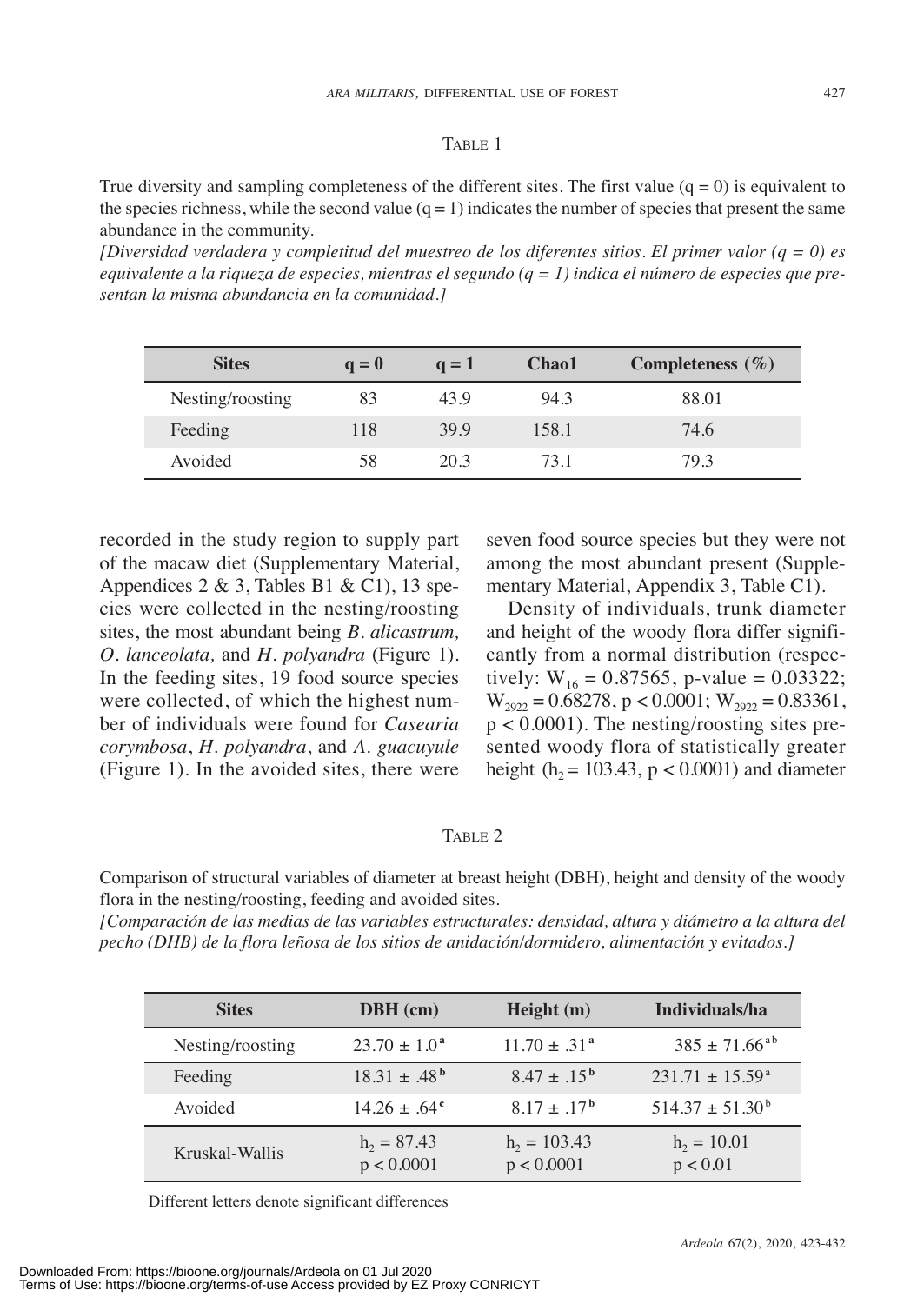

FIG. 1.—Range-abundance curves of nesting/roosting (NRS), feeding (FS) and avoided sites (AS). The y axis represent species abundance on a logarithmic scale and the x axis represents the order of higher to lower abundance of the different species recorded. the five most abundant species are represented on each curve: *A sta* = *Ateleia standleyana, A. gua* = *Attalea guacuyule, B. ali = Brosimum alicastrum*, *B. sim = Bursera simaruba*, *C. pla* = *Coulteria platyloba*, *C. cor* = *Casearia corymbosa*, *C. dra* = *Croton draco*, *H. pol* = *Hura polyandra*, *L. umb = Lippia umbellata*, *L. div* = *Lysiloma divaricatum, O. lan = Oxandra lanceolata*, *P. mex = Piranhea mexicana,* and *T. ros = Tabebuia rosea.* Species that form part of the diet of Military Macaw are marked with an asterisk (\*).

*[Curvas de rango abundancia de los sitios de anidación/dormidero (NRS), alimentación (FS) y evitados* (AS). El eje Y representa la abundancia de las especies en una escala logarítmica. El eje X representa el *orden de mayor a menor abundancia de las diferentes especies registradas. Se representan las cinco especies más abundantes en cada curva:* A sta = Ateleia standleyana, A. gua = Attalea guacuyule, B. ali = Brosimum alicastrum, B. sim = Bursera simaruba, C. pla = Coulteria platyloba, C. cor = Casearia corymbosa, C. dra = Croton draco, H. pol = Hura polyandra, L. umb = Lippia umbellata, L. div = Lysiloma divaricatum, O. lan = Oxandra lanceolata, P. mex = Piranhea mexicana, *y* T. ros = Tabebuia rosea. Se marca con un asterisco (\*) las especies que forman parte de la dieta del guacamayo militar.]

 $(h_2 = 87.54, p < 0.0001)$ , while the avoided sites presented woody flora of lower diameter (Table 2). The density of individuals per hectare was considerably greater in avoided sites and nesting/roosting sites than in feeding sites (Table 2). In terms of the diametric classes, the nesting/roosting sites presented a lower percentage of individuals (24.8%) of reduced diameter and a greater proportion of individuals (35.3%) of diameter  $\geq$  22.6cm;

the opposite pattern applied in the avoided sites and feeding sites (Supplementary Material, Appendix 1, Figure A4a). The nesting/ roosting sites presented the lowest value  $(23.05\%)$  of individuals of  $\lt$  5m in height but the highest percentage (25.4%) of individuals  $\geq 15.1$ m, a result that differs from the patterns found in the feeding and avoided sites (Supplementary Material, Appendix 1, Figure A4b).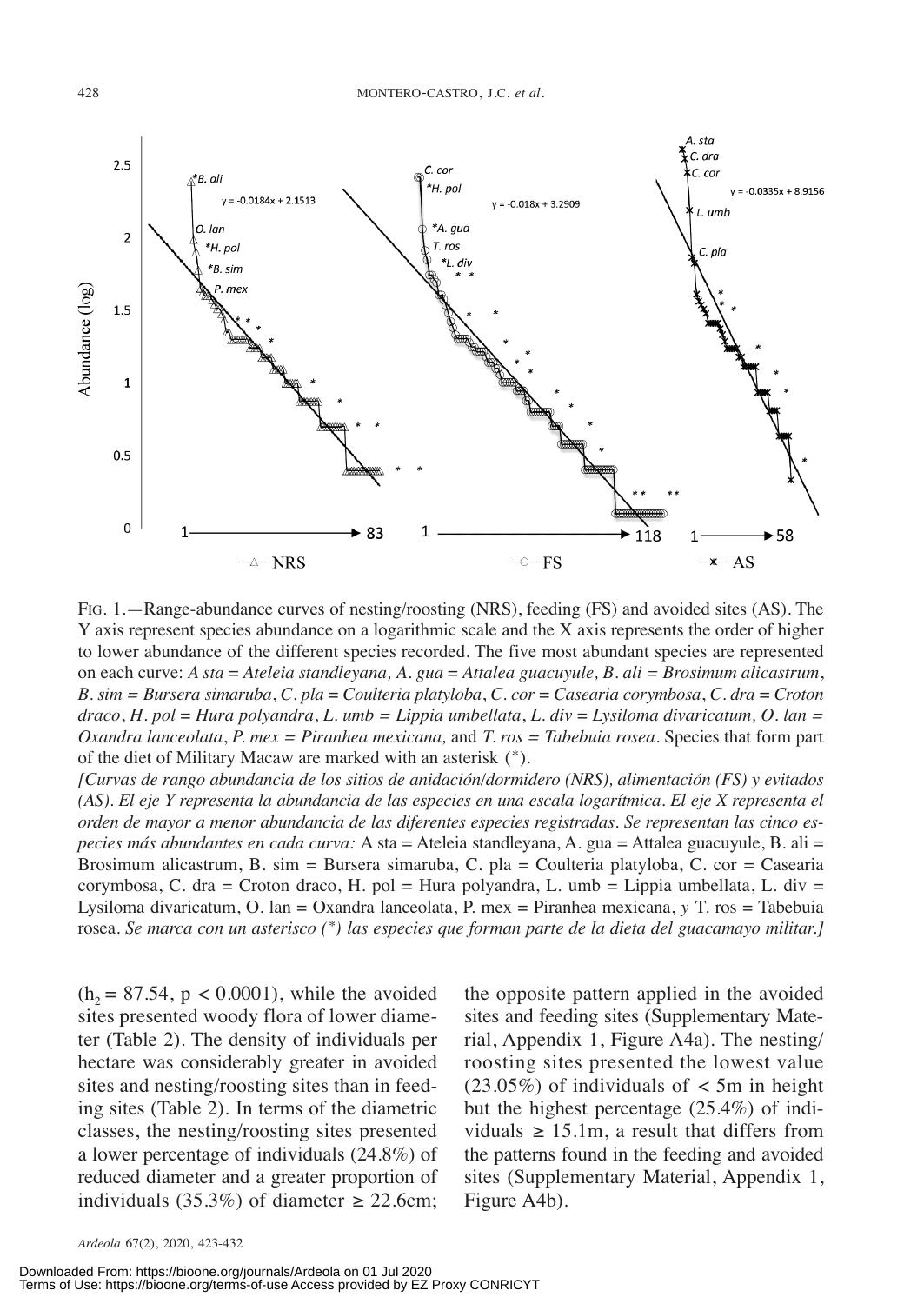### **DISCUSSION**

Rubio-Rocha *et al*. (2007) and Rivera-Ortíz *et al*. (2013) note that Military Macaws only frequent the best conserved and more diverse forested sites in the landscape. Our results support this finding since nesting/ roosting and feeding sites presented approximately twice the amount of diversity than the avoided sites. Similarly, the floristic composition of the nesting/roosting and feeding sites differed statistically from that of the avoided sites, unlike between nesting/roosting and feeding sites (Supplementary Material, Appendix 1, Figure  $A2$ ). The data analysed are evidence that the nesting/roosting sites harbour woody flora of greater height and DBH than the feeding and avoided sites. This agrees with other reports (Morales-Pérez, 2005; de la Parra-Martínez *et al.*, 2015) that indicate that Military Macaws nest, feed and roost at sites that feature tall and thick trees, increasing the chances of finding suitable cavities. The avoided sites presented woody flora of less height and smaller diameters than those of the nesting/roosting sites. Selective logging has possibly occurred in these areas, targeting the larger trees for timber (Avilés-Ramos, 2016; Bravo-Bolaños *et al.,* 2016). this results in a forest structure with fewer thick tree trunks and therefore a low number of cavities suitable for nesting (Marsden & Pilgrim, 2003). In the avoided sites, the most abundant plant species, such as *A. standleyana*, *C. corymbosa* and *C. draco* (Figure 1), are not used by Military Macaw for feeding, and their dimensions are not adequate for nesting cavities. In addition, these plant species are commonly associated with degraded soils, disturbed forests, high solar exposure and secondary succession (Linares & Sousa, 2007; Ramón, 2009; López-toledo *et al.,* 2012).

Various studies have reported that the Military Macaw uses up to 10% of plant species as food in other regions (Loza-Salas, 1997; íñigo-Elías, 1999; Gaucín, 2000; Contreras-González *et al*., 2009), but the present study found a slightly higher proportion of species,  $14.1\%$ , reported as food sources. This apparent higher proportion of food plant species could result from the sampling methodology used, which considered three vegetation variants. Our results also confirm preliminary observations that plant species that provide food resources for the Military Macaw are often present in the nesting sites; therefore, the selection of nesting forest stands by the macaws may be influenced by tree cavity availability and the presence of higher proportions of trees used as food.

It has been argued that tropical subdeciduous forest is preferred by Military Macaws since the natural detachment of large tree branches forms cavities in the trunks suitable for these birds (Monterrubio-Rico *et al.*, 2014). This is perhaps why Military Macaws in the study region seem to prefer to nest in *P. mexicana*, a tree considered a key species for the macaw population in the region, as it is the only species where two or three nesting pairs may use different cavities in the same tree simultaneously for nesting (Bonilla-Ruz *et al.,* 2014; Avilés-Ramos, 2016). As a consequence, this tree species merits attention in terms of its conservation status, given that it is only found in this habitat. Moreover, it is the only Mexican species of the genus and is endemic to the tropical forests of the Jalisco coast, southern Sinaloa and northern Nayarit (Pennington & Sarukhán, 2005). Conversely, the importance of *O. lanceolata* that we detected was unexpected, since there is no previous evidence that the Military Macaw uses this species. The possibility thus exists that Military Macaws make direct use of this tree, although no supporting evidence is yet available, and this should be investigated in future studies.

The Mexican Pacific coast has experienced an important loss of primary forest, which is inhabited by populations of at least seven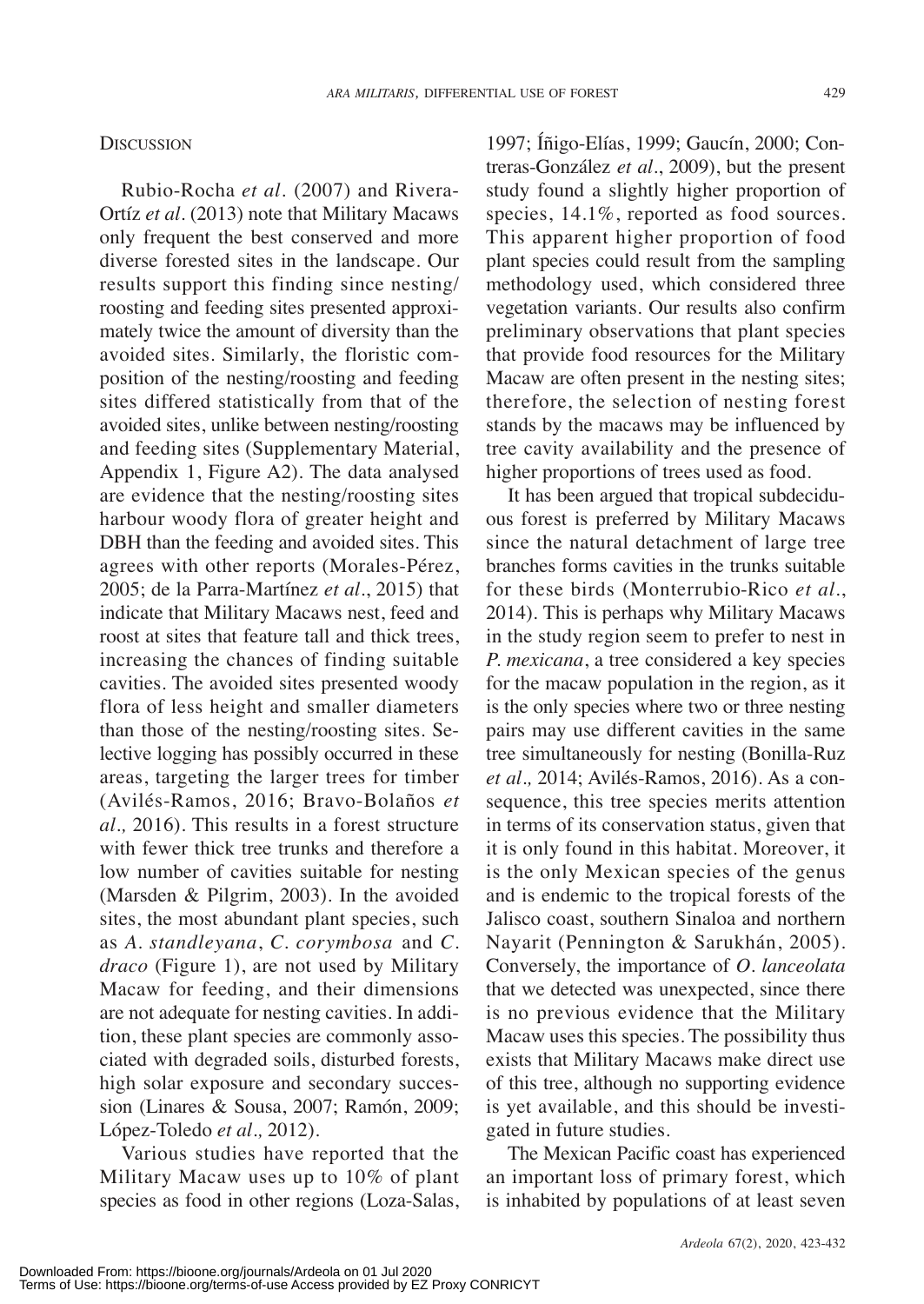parrot species (Marín-Togo *et al.*, 2012). Due to the reduction of the tropical subdeciduous forest in which Military Macaws nest, and of the forest that provides their diet at a local level, it is necessary to restore forests by increasing the abundance of plant species that provide their food supply, as well as the tree species that reach larger dimensions for future nest cavities. It is also important to inform local inhabitants of the importance of old growth forest fragments (Monterrubio-Rico *et al.*, 2014). Reduction or loss of species on which Military Macaws feed, or in which they nest*,* may limit their nesting success and eventually contribute to the decline of their populations (de la Parra-Martínez, 2016). Patches of vegetation with an abundance of *P. mexicana* and *O. lanceolata* and with large trees that provide food should be demographically monitored and strictly conserved. we concur with Rivera-Ortiz *et al.* (2017), who consider that such activities as ecotourism, scientific research, community work and environmental education could be the most appropriate avenues for the management and conservation of the habitat of this species in the region.

ACKNOWLEDGEMENTS.—The research was funded by the Coordinación de la Investigación Científica, UMSNH. The first author thanks CONACyT-Mexico (Grant: 435268). Thanks also to Claudia Cinta-Magallón, who provided field logistic support; to M.C. Rafael Torres-Colín for identifying species; to Dr Natalia Norden and Dr Sebastián tello for comments on preliminary versions of this paper, and to two anonymous reviewers.

# **REFERENCES**

Amaya-Villarreal, Á.M., Estrada, A. & Vargas-Ramírez, N. (2015)*.* Use of wild foods during the rainy season by a reintroduced population of scarlet macaws (*Ara macao cyanoptera*) in Palenque, Mexico. *Tropical Conservation Science*, 8: 455-478.

- Anderson, M.J. (2001). A new method for nonparametric multivariate analysis of variance. *Austral Ecology*, 26: 32-46.
- Avilés-Ramos, L.M. (2016). *Éxito de anidación y productividad de la guacamaya verde (*Ara militaris*) en Bahía de Banderas, Jalisco*. MSc Dissertation. Universidad Michoacana de San Nicolás de Hidalgo. Mexico.
- BirdLife International (2016). *Ara militaris*. *The IUCN Red List of Threatened Species 2016*: e.T22685548A93079238. Last access: February 6, 2019. http://dx.doi.org/10.2305/IUCN.UK. 2016-3.RLTS.T22685548A93079238.en
- Bonilla-Ruz, C., Reyes-Macedo, G. & García, R. (2007)*.* Observations of the Military Macaw (*Ara militaris*) in northern Oaxaca, Mexico. *The Wilson Journal of Ornithology*, 119: 729-732.
- Bonilla-Ruz, C., Monterrubio-Rico, T.C., Avilés-Ramos, L.M. & Cinta-Magallón, C. (2014)*.* Anidación gregaria y éxito reproductivo en la Guacamaya Verde (*Ara militaris*) en un bosque tropical costero del occidente de México. *Ornitología Neotropical*, 25: 303-316.
- Bravo Bolaños, O., Sánchez-González, A., de Nova Vázquez, J.A. & Pavón Hernández, N.P. (2016). Composición y estructura arbórea y arbustiva de la vegetación de la zona costera de Bahía de Banderas, Nayarit, México. *Botanical Science*, 94: 603-623.
- Chao, A. (1984). Nonparametric estimation of the number of classes in a population. *Scandinavian Journal of Statistics*, 11: 265-270.
- Clarke, K.R. (1993). Non-parametric multivariate analyses of changes in community structure. *Australian Journal of Ecology*, 18: 117-143.
- Colwell, R.K., Chao, A., Gotelli, N.J., Lin, S.y., Mao, C.X., Chazdon, R.L. & Longino, J.T. (2012). Models and estimators linking individual-based and sample-based rarefaction, extrapolation and comparison of assemblages. *Journal of Plant Ecology*, 5: 3-21.
- Contreras-González, A.M., Rivera-Ortíz, F.A., Soberanes-González, C., Valiente-Banuet, A. & Arizmendi, M.D.C. (2009). Feeding ecology of Military Macaws (*Ara militaris*) in a semiarid region of central Mexico. *The Wilson Journal of Ornithology*, 121: 384-392.
- Curtis, J.T. & McIntosh, R.P. (1951). An upland forest continuum in the prairie forest border region of wisconsin. *Ecology*, 32: 476-496.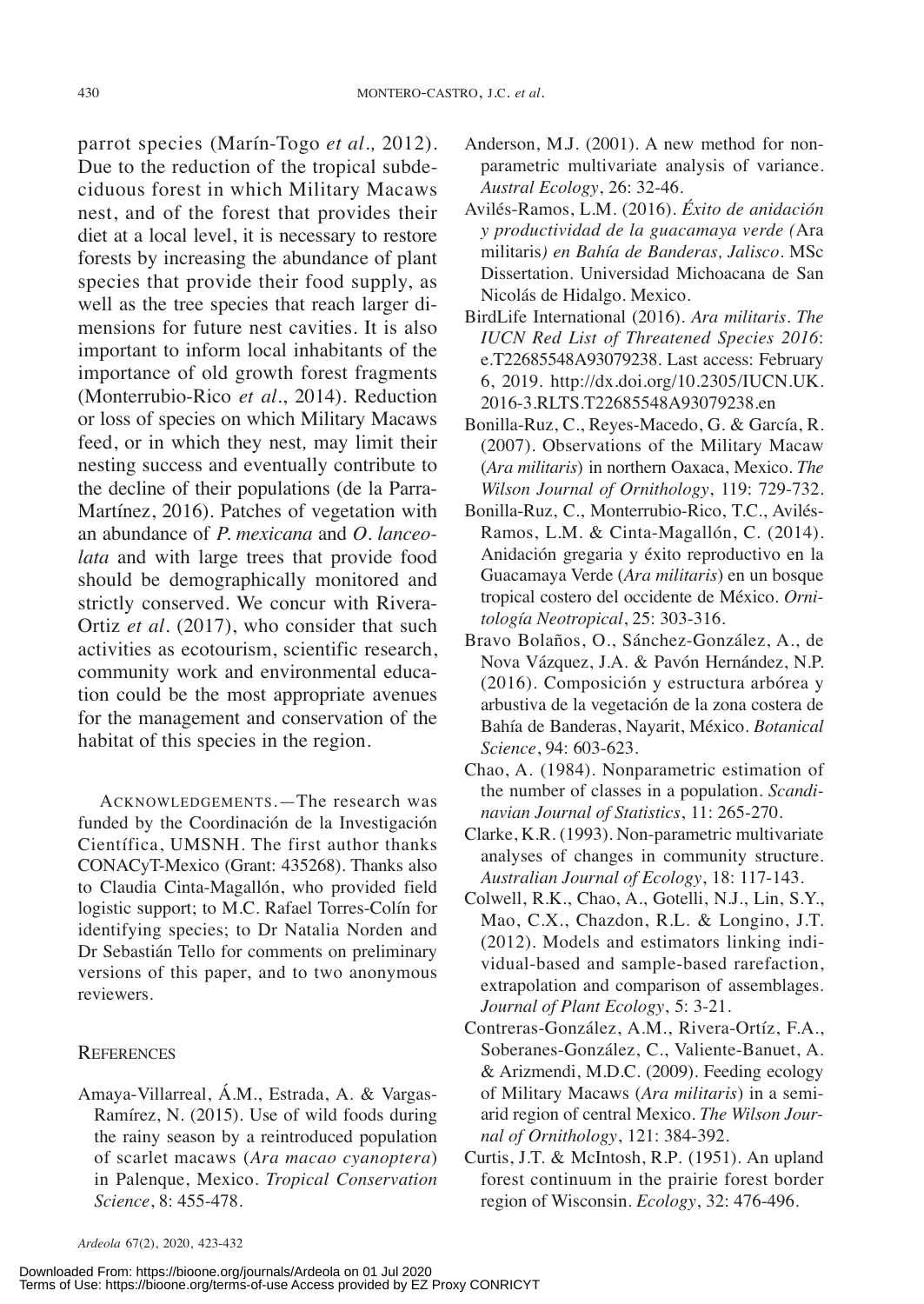# Pérez-Farrera, M.Á. & Cetina-Alcalá, V.M.  $(2012)$ . Tree composition and structure of a seasonally dry tropical forest at La Sepultura

Biosphere Reserve, Chiapas. *Revista Mexicana de Ciencias Forestales*, 3: 44-56.

- Loza-Salas, C.A. (1997). *Patrones de abundancia, uso de hábitat y alimentación de la guacamaya verde (*Ara militaris*) en la Presa Cajón de Peña, Jalisco, México*. PhD Dissertation. Universidad Nacional Autónoma de México. Mexico.
- Marín-Togo, M.C., Monterrubio-Rico, T.C., Renton, K., Rubio-Rocha, y., Macías-Caballero, C., Ortega-Rodríguez, J.M. & Cancino-Murillo, R. (2012)*.* Reduced current distribution of Psittacidae on the Mexican Pacific coast: potential impacts of habitat loss and capture for trade. *Biodiversity and Conservation*, 21: 451-473.
- Marsden, S.J. & Pilgrim, J.D*.* (2003). Factors influencing the abundance of parrots and hornbills in pristine and disturbed forests on New Britain, PNG. *Ibis*, 145: 45-53.
- McGill, B.J., Etienne, R.S., Gray, J.S., Alonso, D., Anderson, M.J., Benecha, H.K., Dornelas, M., Enquist, B.J., Green, J.L., He, F., Hurlbert, A.H., Magurran, A.E., Marquet, P.A., Maurer, B.A., Ostling, A., Soykan, C.U., Ugland, K.I. & white, E.P*.* (2007). Species abundance distributions: moving beyond single prediction theories to integration within an ecological framework. *Ecology Letters*, 10: 995-1015.
- Monterrubio-Rico, T.C., Renton, K. & Carreón, G. (2005). Ficha técnica de *Ara militaris*. In, P. Escalante (Ed.): *Fichas sobre las especies de Aves incluidas en el Proyecto de Norma Oficial Mexicana. PROY-NOM-ECOL-2000. Parte 2*. Bases de datos SNIB-CONABIO. Proyecto w042. Universidad Nacional Autónoma de México. Mexico.
- Monterrubio-Rico, T.C., Álvarez-Jara, M., Téllez-García, L. & tena-Morelos, C. (2014)*.* Hábitat de anidación de *Amazona oratrix* (Psittaciformes: Psittacidae) en el Pacífico Central, México. *Revista de Biología Tropical*, 62: 1053-1072.
- Monterrubio-Rico, T.C., Charre-Medellín, J.F., Pacheco-Figueroa, C., Arriaga-weiss, S., Valdez-Leal, J.D.D., Cancino-Murillo, R., Escalona-Segura, G., Bonilla-Ruz, C. & Rubio-Rocha, y. (2016). Distribución potencial histórica y contemporánea de la familia Psittacidae en México. *Revista Mexicana de Biodiversidad*, 87: 1103-1117.
- de la Parra-Martínez, S.M., Renton, K., Salinas-Melgoza, A. & Muñoz-Lacy, L.G. (2015). Treecavity availability and selection by a largebodied secondary cavity-nester: the Military Macaw. *Journal of Ornithology*, 156: 489-498.
- de la Parra-Martínez, S.M. (2016). *Requerimientos ecológicos de la guacamaya verde (*Ara militaris*) en la Costa de Jalisco*. PhD Dissertation. Universidad Nacional Autónoma de México. Mexico.
- Dirzo, R. & Raven, P.H*.* (2003). Global state of biodiversity and loss. *Annual Review of Environment and Resources*, 28: 137-167.
- Gaucín, R.N. (2000). *Biología de la conservación de la guacamaya verde (*Ara militaris*) en el Sótano del Barro, Querétaro*. Informe final SNIB-CONABIO proyecto No. L204. Universidad Autónoma de querétaro. Mexico.
- Gentry, A.H. (1982). Patterns of Neotropical plant species diversity. In, M.K. Hecht, B. wallace & G.t. Prance (Eds.): *Evolutionary Biology,* Vol. 15, pp. 1-84. Plenum Press. New York.
- Hill, M.O. (1973). Diversity and evenness: a unifying notation and its consequences. *Ecology*, 54: 427-432.
- INEGI (Instituto Nacional de Estadística, Geografía e Informática) (2009). *Prontuario de información geográfica municipal de los Estados Unidos Mexicanos Cabo Corrientes, Jalisco*. Clave Geoestadística 14020.
- Iñigo-Elías, E. (1999). Las guacamayas verde y escarlata en México. CONABIO, *Biodiversitas*,  $25: 7-11.$
- Jiménez-Arcos, V.H., Cruz-Padilla, S., Samuel, A., Escalona-López, A., Arizmendi, M.D.C. & Vázquez, L. (2012). Ampliación de la distribución y presencia de una colonia reproductiva de la guacamaya verde (*Ara militaris*) en el alto
- 363-375.
- Linares, J.L. & Sousa, M. (2007). Nuevo subgénero de *Ateleia* (Leguminosae: Papilionoideae: Swartzieae) de México. *Revista Mexicana de Biodiversidad*, 78: 1-9.
- López-Toledo, J.F., Valdez-Hernández, J.I.,